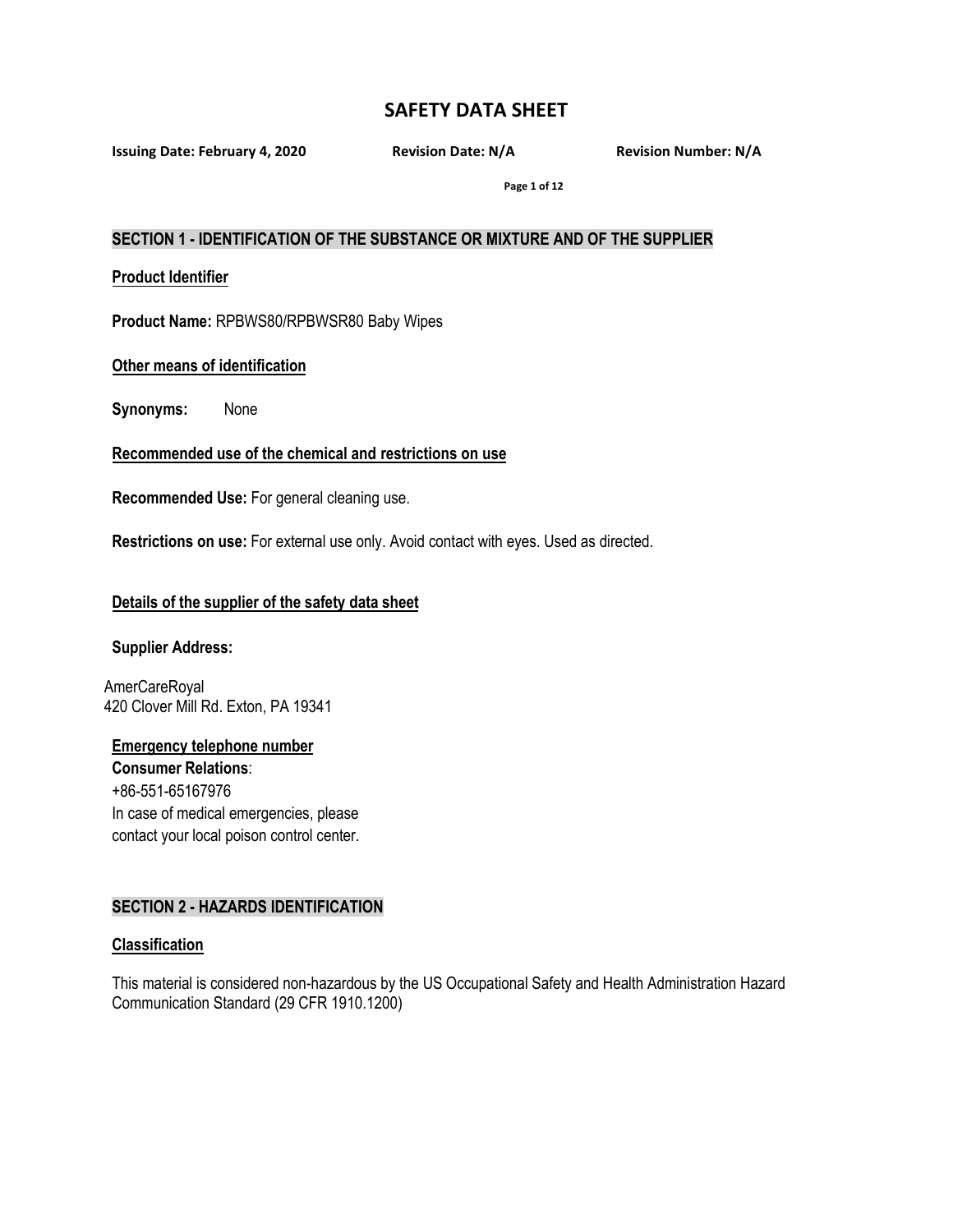**Issuing Date: February 4, 2020 Revision Date: N/A Revision Number: N/A**

**Page 2 of 12**

### **A.EMERGENCY OVERVIEW:**

**Physical Appearance and Odor:** clear liquid, Rose Fragrance

**Warning Statements: /**

**B. POTENTIAL HEALTH EFFECTS:**

**Acute Eye:** nonirritant

**Acute Skin:** nonirritant.

**Acute Inhalation:** /

**Acute Ingestion:** /

## **GHS Label elements including precautionary statements**

#### **Emergency Overview:**

This is a baby care product that is safe for consumers and other users under intended and reasonably foreseeable use.

#### **GHS Label elements including precautionary statements**

| <b>GHS Classification:</b> | N/A |
|----------------------------|-----|
| <b>GHS Label element:</b>  | N/A |
| Hazard pictograms:         |     |

**Signal Word:** DO NOT FLUSH

Keep out of reach of children. For external use only. Read label before use. Discontinue use if rash, redness, or itching occurs. Avoid contact with eyes.

## **Precautionary Statement – Response:**

None

|   | <b>Component</b>            | Percentage | <b>CAS Number</b> |
|---|-----------------------------|------------|-------------------|
|   | Tocopheryl Acetate          | 0.02       | $7695 - 91 - 2$   |
| ◠ | Aloe Barbadensis Lead Juice | 0.         | $8001 - 97 - 1$   |
|   | Potassium sorbate           | 0.         | $590 - 00 - 1$    |

# **SECTION 3 – COMPOSITION/INFORMATION ON INGREDIENTS**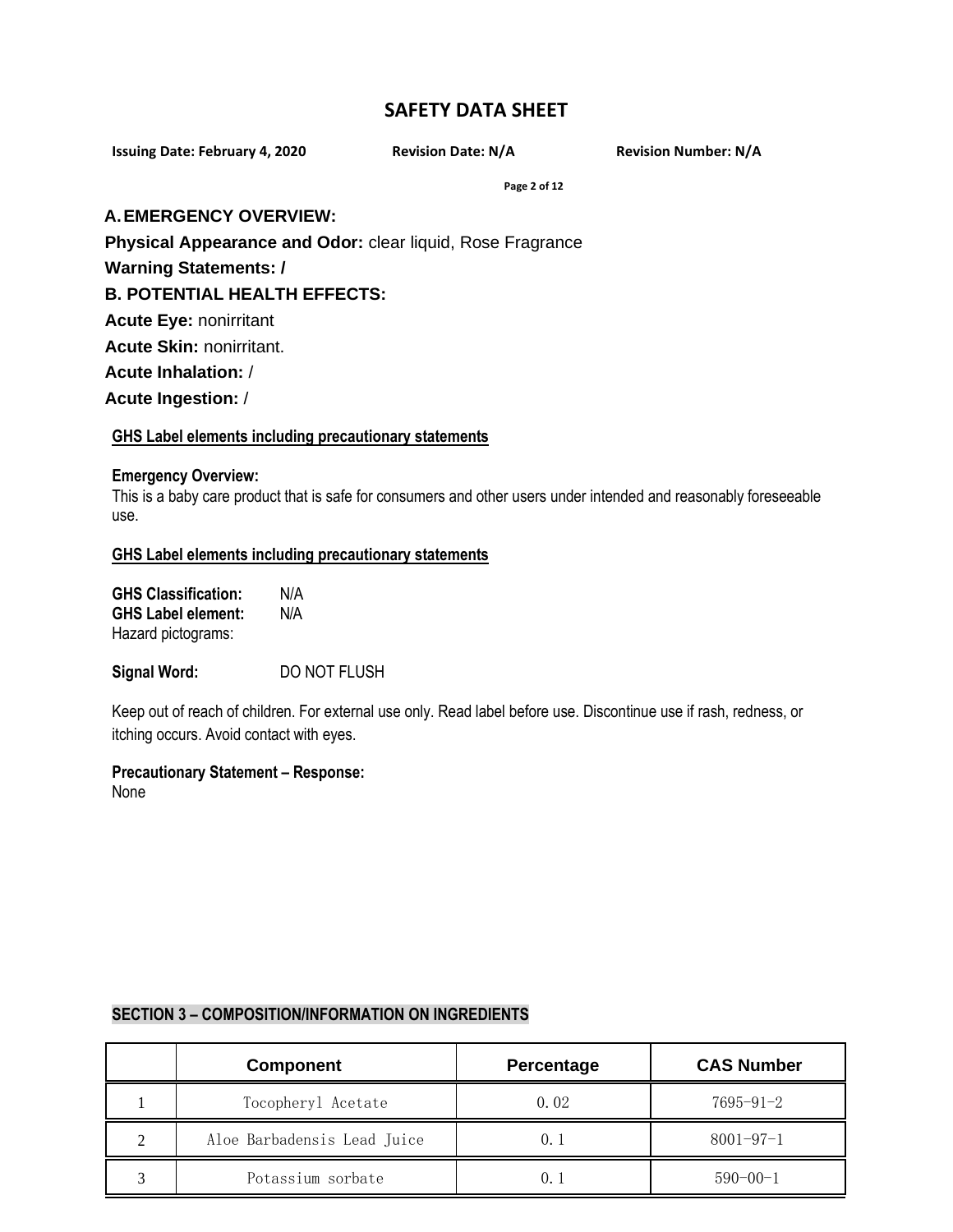|   | <b>Revision Date: N/A</b><br><b>Issuing Date: February 4, 2020</b> |              | <b>Revision Number: N/A</b> |
|---|--------------------------------------------------------------------|--------------|-----------------------------|
|   |                                                                    | Page 3 of 12 |                             |
| 4 | Cetyl Hydroxyethylcellulose                                        | 0.02         | 80455-45-4                  |
|   | Glycerin                                                           | 0.3          | $56 - 81 - 5$               |
| 6 | Sodium Benzoate                                                    | 0.1          | $532 - 32 - 1$              |
| 7 | Rose Oxide(Fragrance: Rose JY1439)                                 | 0.05         | 3033-23-6                   |
| 8 | Citric acid                                                        | 0.02         | $77 - 92 - 9$               |
| 9 | Aqua                                                               | TO 100       | $7732 - 18 - 5$             |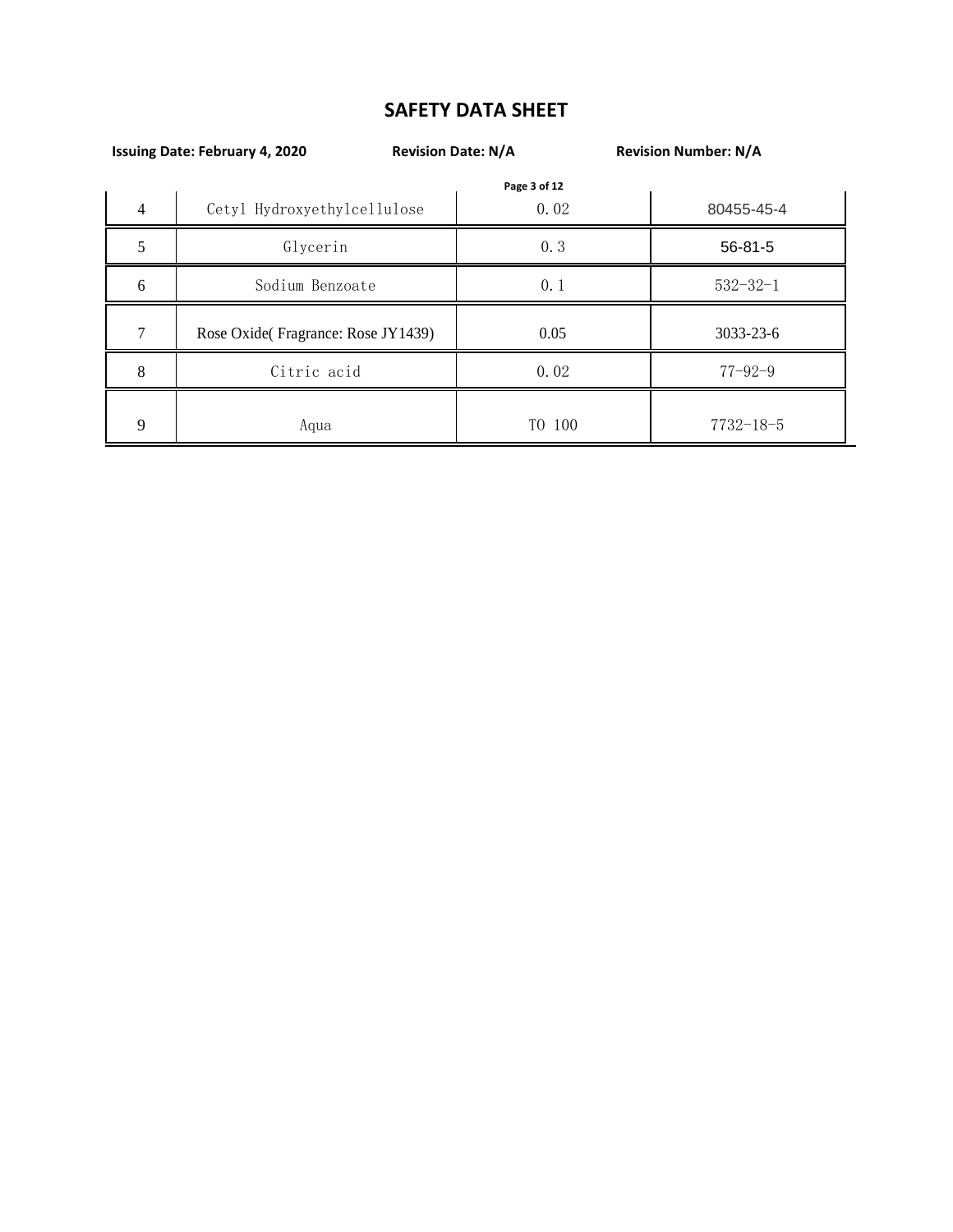**Issuing Date: February 4, 2020 Revision Date: N/A Revision Number: N/A**

**Page 4 of 12**

## **SECTION 4 - FIRST AID MEASURES**

# **FIRST AID MEASURES FOR ACCIDENTAL:**

**Eye Exposure:** Hold eyelids open and flush with a steady, gentle stream of water for at least 15 minutes. Seek medical attention.

**Skin Exposure:** In case of contact, wash with plenty of soap and water. Seek medical attention

**Inhalation:** /

/

# **Ingestion:** / **MEDICAL CONDITIONS POSSIBLY AGGRAVATED BY EXPOSURE:**

# **NOTES TO PHYSICIAN:**

All treatments should be based on observed signs and symptoms of distress in the patient. Consideration should be given to the possibility that overexposure to materials other than this product may have occurred. Treat symptomatically. No specific antidote available.

# **SECTION 5 – FIRE-FIGHTING MEASURES**

## **Suitable Extinguishing Media**

Product is not flammable. Selection of a fire extinguisher should be appropriate to address the location of the fire and other materials involved.

## **Unsuitable Extinguishing Media**

No information available.

# **Specific Hazards Arising from the Chemical**

No information available.

# **Protective Equipment and Precautions for Firefighters**

Firefighters should wear self-contained breathing apparatus and full protection gear.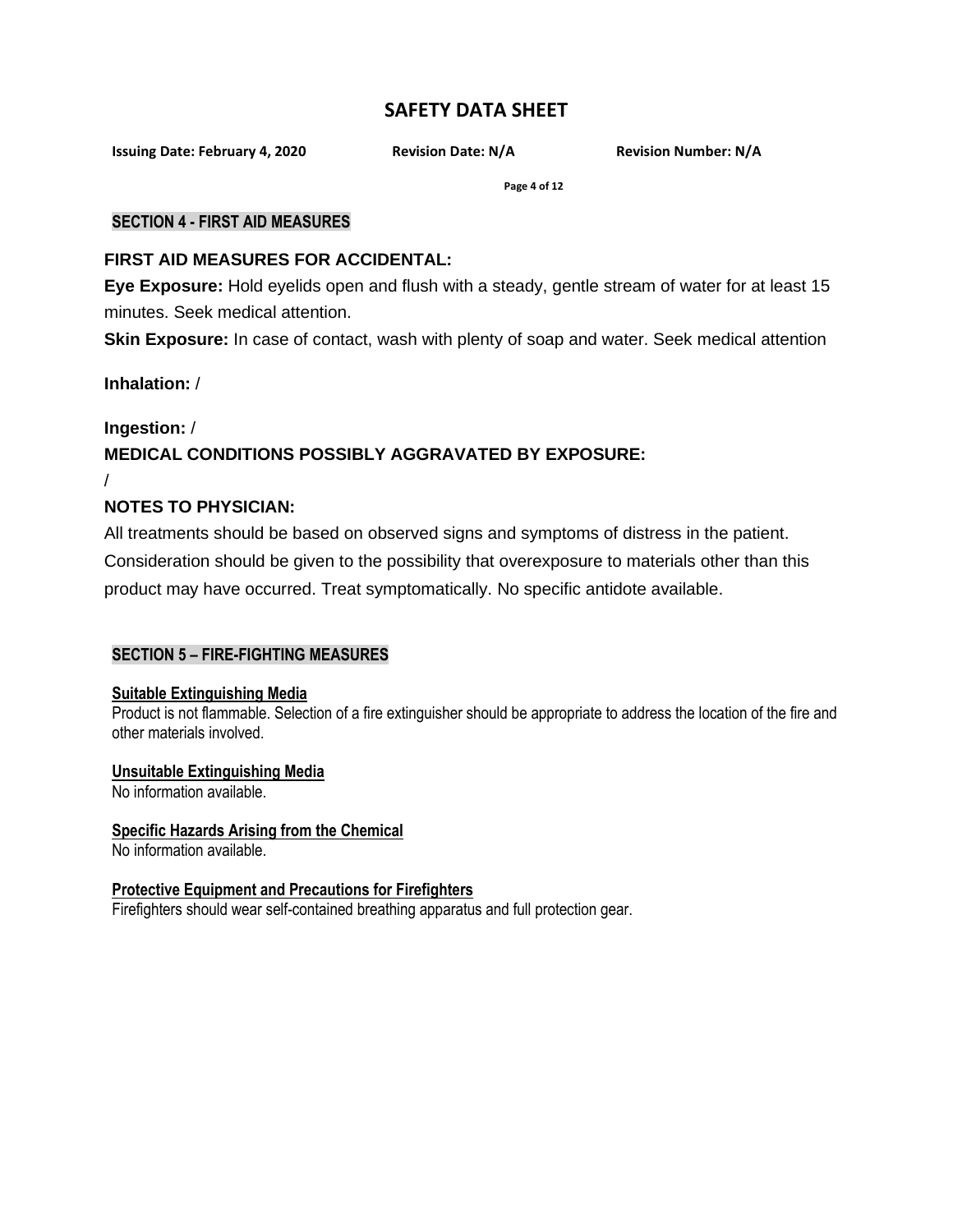**Issuing Date: February 4, 2020 Revision Date: N/A Revision Number: N/A**

**Page 5 of 12**

### **SECTION 6 - ACCIDENTAL RELEASE MEASURES**

#### **Personal precautions, protective equipment and emergency procedures**

**Personal Precautions:** Plastic or rubber gloves, safety glasses/goggles, protective clothing (e.g. apron) may be required for clean-up of large spills. Respiratory protection is typically not necessary, but may be used depending upon the size of the spill and occupational exposure limits. Refer to Section 8 for additional information.

#### **Environmental precautions**

**Environmental Precautions:** Refer to protective measures in Sections 7 and 8.

### **Methods and materials for containment and cleaning up**

- **Methods of Containment:** Control the spill using absorbent pads, paper towels, sponges, vermiculite or spill pillows/pads while wearing the protective equipment as noted above.
- **Methods for Cleaning Up:** If the location is not hazardous and only a small amount of material is released: Control the spill using absorbent pads, paper towels or sponges while wearing the protective equipment as noted below. Wash area completely with water. Prohibit discharge to drains, soil, surface and ground waters. Dispose in accordance with Section 13 of this document.

For the clean-up of a large spill, dike and contain any free liquid then absorb on vermiculite or spill pillows/pads. Solidified materials should be placed in sturdy containers for disposal. Wash area completely with water. Take care to avoid contact with wet surfaces or walkways that may become slick when product is present. Prohibit discharge to drains, soil, surface and ground waters. Dispose in accordance with Section 13 of this document.

## **SECTION 7 - HANDLING AND STORAGE**

#### **Precautions for safe handling**

#### **Handling:**

Do not eat, drink, or smoke while working with hazardous materials. Avoid contact with eyes, clothing, and prolonged contact with skin (other than areas of application). Refer to Section 8 for personal protective equipment selection. Wash hands and face thoroughly after handling. Do not expose to heat and flame.

Maintain a safe work environment, including proper housekeeping practices and structurally sound/compatible containers.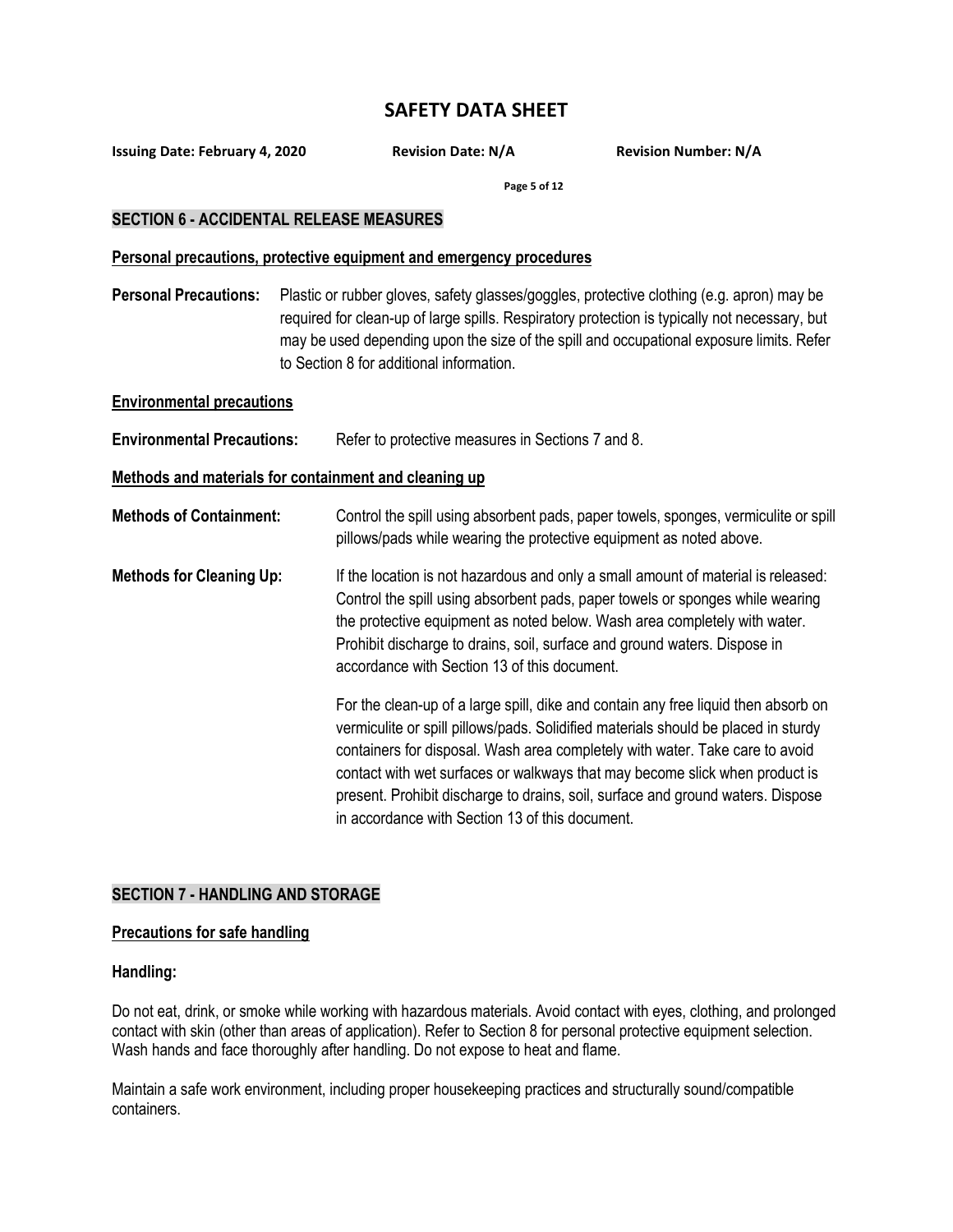**Issuing Date: February 4, 2020 Revision Date: N/A Revision Number: N/A**

**Page 6 of 12**

## **Conditions for safe storage, including any incompatibilities**

**Storage:**

**Conditions for safe storage of unpackaged product (manufacturing environment):** Store in the original tightly capped containers away from sunlight and other heat sources. Keep in a cool and well-ventilated area. Keep container closed when not in use. Store on spill pallets or in other locations where spill containment will be easily accessible. Store at room temperature.

Keep away from open drains and protect from releases to the environment.

**Storage precautions for packaged product –** see consumer packaging. No special precautions.

**Incompatible Products:** None known.

## **SECTION 8 - EXPOSURE CONTROLS, PERSONAL PROTECTION**

**For Household Settings:** This is a personal care or cosmetic product that is safe for consumers and other users under normal and reasonably foreseeable use.

## **For Non-Household Settings:**

#### **Control parameters**

These criteria have been published by the reference authority to establish exposure in the work environment. Employee work areas should be monitored to ensure that permissible limits are not exceeded during the working day. These references do not coincide with product use. These references are meant to be in association with the manufacturing environment.

**Exposure Guidelines:**

| <b>Component</b>     | Reference        | <b>TWA</b> |                   | <b>STEL/CEILING</b> |                   |
|----------------------|------------------|------------|-------------------|---------------------|-------------------|
| (CAS-<br><b>Name</b> |                  | ppm        | mg/m <sup>3</sup> | ppm                 | mg/m <sup>3</sup> |
| No.)                 |                  |            |                   |                     |                   |
| <b>No OEVs have</b>  | <b>OSHA PEL</b>  | $-$        | --                | --                  | --                |
| been                 | <b>ACGIH TLV</b> | $-$        | --                | $\sim$ $\sim$       | $-$               |
| established for      | <b>NIOSH REL</b> | --         | --                | --                  | --                |
| noted                |                  |            |                   |                     |                   |
| constituents.        |                  |            |                   |                     |                   |
|                      |                  |            |                   |                     |                   |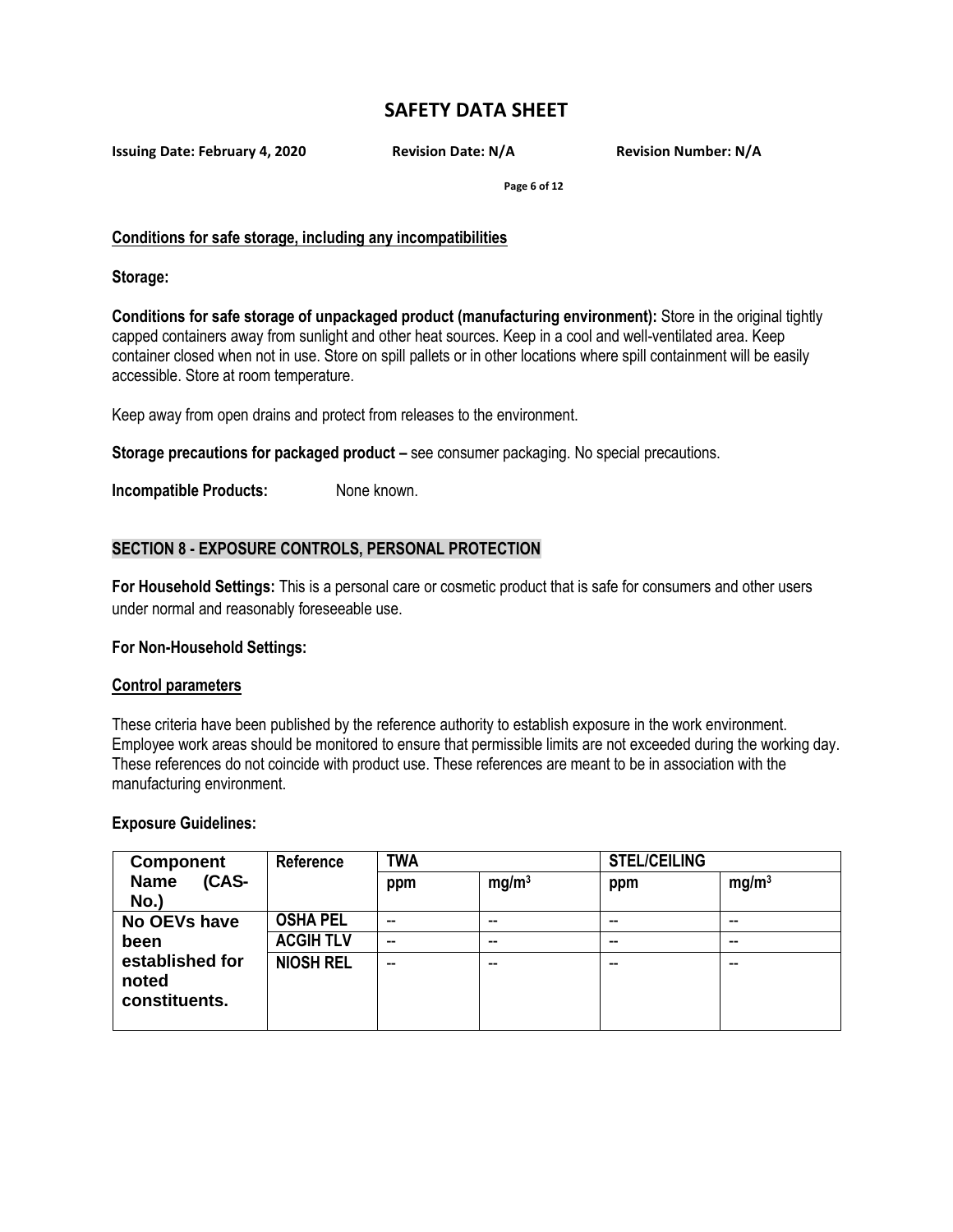**Issuing Date: February 4, 2020 Revision Date: N/A Revision Number: N/A**

**Page 7 of 12**

**Appropriate engineering controls**

**Engineering Measures:** Showers Eyewash stations Ventilation systems

#### **Individual protection measures, such as personal protective equipment**

**Eye/Face Protection (Non-Emergency):** None required for product use. For handling of large quantities of material, safety glasses with side shields/goggles are recommended. Face shields may be required where possibility of a large splash to the face could occur.

**Skin and Body Protection (Non-Emergency):** None required for product use. For handling large quantities of material, such as in product manufacturing, plastic or rubber gloves should be considered for use. Tyvek clothing may also be suitable for handling large quantities of material in the manufacturing environment.

**Respiratory Protection (Non-Emergency):** Respiratory protection is not required for product use. For manufacturing of product, respiratory protection may be considered to control nuisance odors. Ensure that the respirator meets current local occupational health and safety standards.

**Hygiene Measures:** Handle in accordance with good industrial hygiene and safety practices.

## **SECTION 9 - PHYSICAL AND CHEMICAL PROPERTIES**

#### **Physical and Chemical Properties**

Physical and Chemical properties here represent typical properties of this product. Contact the business area using the Product Information phone number in Section 1 for its exact specifications. **Physical Appearance:** clear liquid **Odor:** Rose scent **pH:** 4.0 to 6.0. **Melting Point Range:** Not Available **Freezing Point Range:** < 0℃ **Boiling Point Range:**Not Available **FIRE HAZARD DATA: Flash Point**: / **Method Used**: Closed cup **Flammability Limits (vol/vol%):** Lower: Upper: No Data NoData **Vapor Density:** Not Available **Evaporation rate:**  $\bullet$  **No data available (Butyl acetate = 1) Flammability:** Not applicable to liquids

**Upper/lower flammability or explosive limits:** No data available **Vapor pressure (mmHg):** No data available **Vapor density (AIR = 1):** No data available **Relative density (H2O = 1):** Not applicable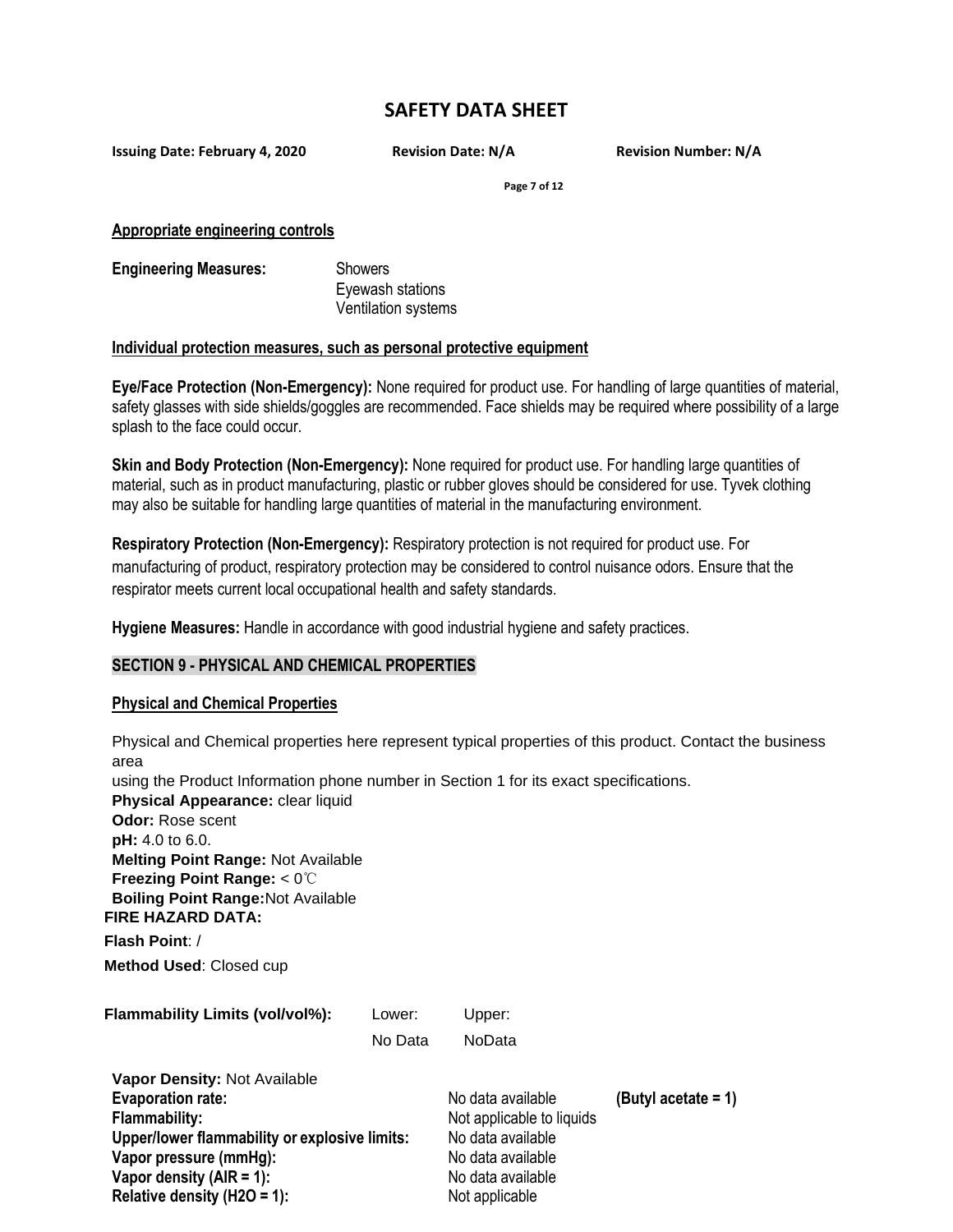**Issuing Date: February 4, 2020**

**Solubility in Water: Partition coefficient: n-octanol/water: Auto-ignition temperature: Decomposition temperature:** 

**Page 8 of 12** Liquid is freely soluble No data available No data available No data available **Viscosity:** No data available

#### **Revision Date: N/A Revision Number: N/A**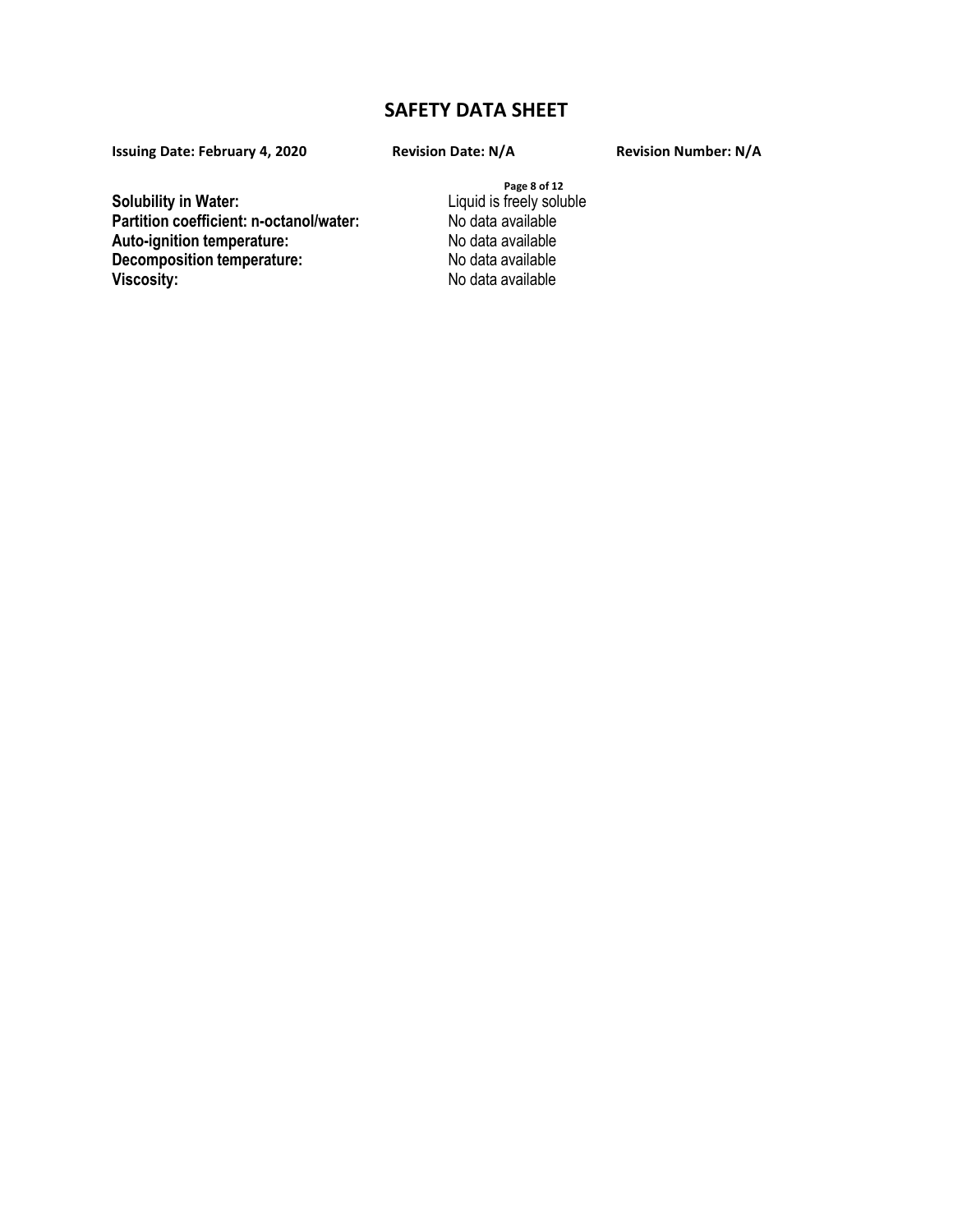**Page 9 of 12**

**Issuing Date: February 4, 2020 Revision Date: N/A Revision Number: N/A**

## **SECTION 10 - STABILITY AND REACTIVITY**

#### **Reactivity**

Material is not considered reactive under typical handling and storage conditions.

#### **Chemical stability**

Product is stable.

#### **Possibility of Hazardous Reactions**

None known. Hazardous polymerization is not expected to occur.

### **Conditions to avoid**

None known.

### **Incompatibility materials**

None known.

# **Hazardous Decomposition Products**

Oxides of carbon, hydrocarbons, and/or derivatives.

## **SECTION 11 - TOXICOLOGICAL INFORMATION**

## **Information on likely routes of exposure**

| <b>Product Information:</b> |                                                    |
|-----------------------------|----------------------------------------------------|
| <b>Skin Contact:</b>        | Overexposure may cause skin irritation or dryness  |
| Eye Contact:                | May cause eye irritation                           |
| Ingestion:                  | May cause gastrointestinal disturbance or diarrhea |
| Inhalation:                 | None expected                                      |

**Symptoms**: Symptoms may include watering, stinging or itching eyes with direct contact. Prolonged contact my cause irritation of skin and mucous membranes. May cause gastrointestinal disturbance and diarrhea if ingested.

## **Delayed and immediate effects as well as chronic effects from short and long-term exposure**

| <b>Sensitization:</b>         | No information available |
|-------------------------------|--------------------------|
| <b>Mutagenic Effects:</b>     | No information available |
| Carcinogenicity:              | No information available |
| <b>Reproductive Toxicity:</b> | No information available |
| STOT - single exposure:       | No information available |
| STOT - repeated exposure:     | No information available |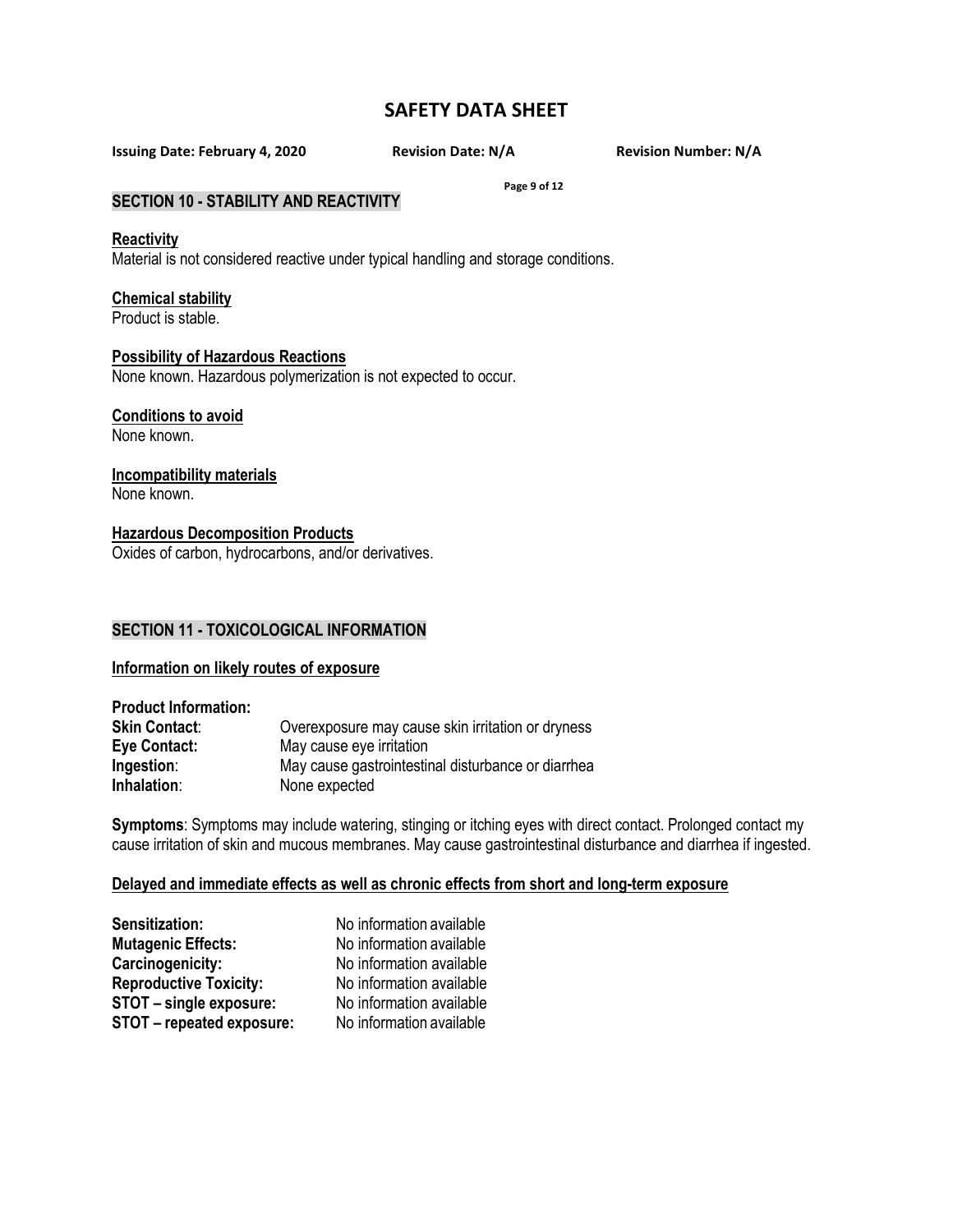**Issuing Date: February 4, 2020 Revision Date: N/A Revision Number: N/A**

**Page 10 of 12**

#### **Numerical measures of toxicity – Product Information**

**The following values are calculated based on chapter 3.1 of the GHS document:** Not applicable

### **SECTION 12 - ECOLOGICAL INFORMATION**

#### **Ecotoxicity**

The environmental impact of this product has not been fully investigated.

### **Persistence and Degradability**

No information is available

### **Bioaccumulation**

No information is available

#### **Mobility in the Soil**

No information available

#### **Other Adverse Effects**

The product ingredients are expected to be safe for the environment at concentrations predicted under normal use and accidental spill scenarios. Packaging components are compatible with the conventional solid waste management practices.

Contact with the environment should be avoided. Spills and leaks should be immediately cleaned up and removed. All precautions should be taken to prevent contact with the environment.

#### **SECTION 13 - DISPOSAL CONSIDERATIONS**

**Those responsible for the performance of disposal, recycling or reclamation activities should refer to Section 8 of this document for advice on personal protective equipment and exposure controls.**

**Waste Disposal Containers:** Containers should be completely closed and meet applicable carriertransport requirements. No governmental agency specification packaging is required for this product. Fiberboard boxes for packaged products and metal/poly drums for liquid material may be used. Packaging materials should not include incompatible materials.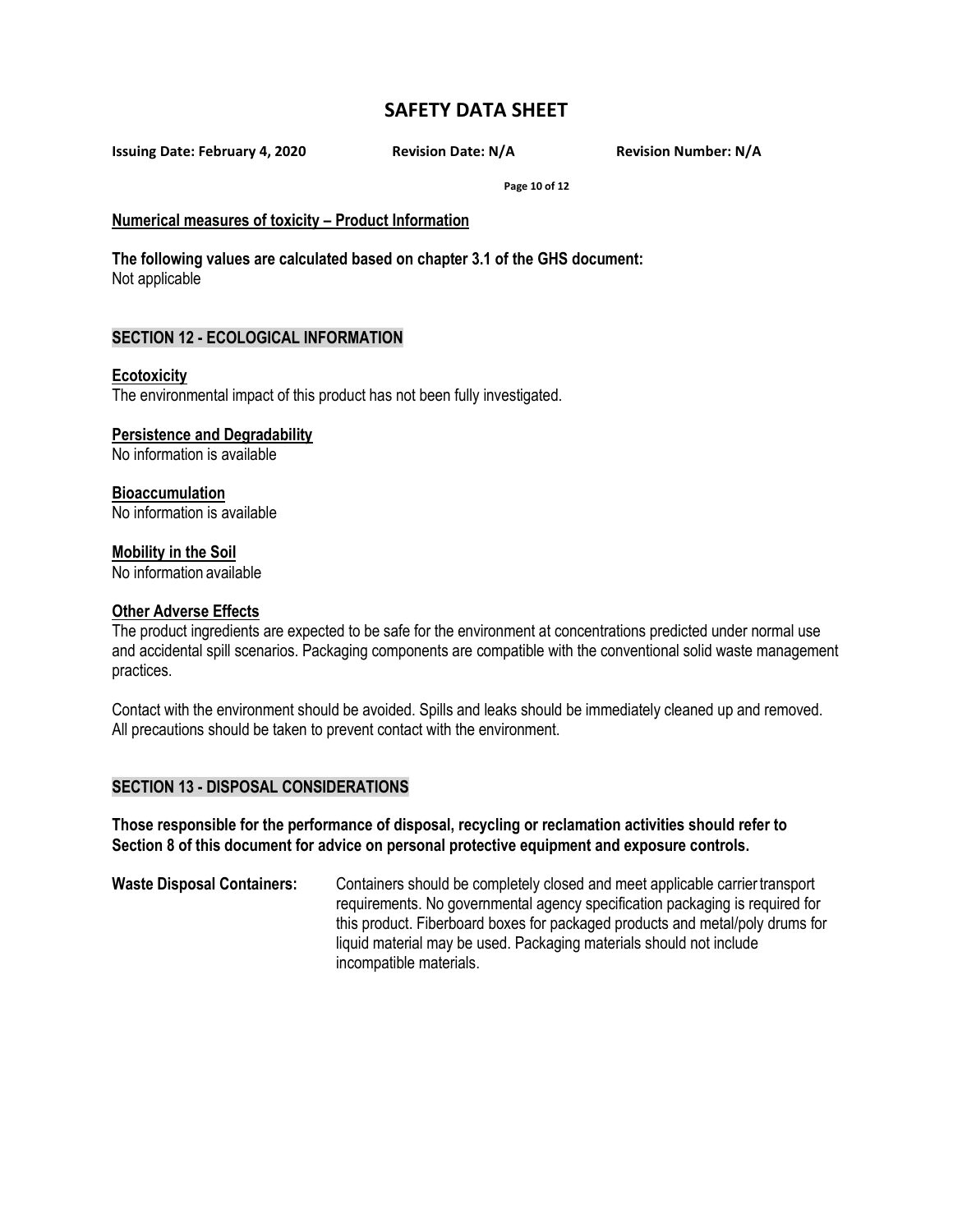**Issuing Date: February 4, 2020 Revision Date: N/A Revision Number: N/A**

**Page 11 of 12**

**Waste treatment methods**

**Waste Disposal Methods:** As manufactured, this product does not exhibit any RCRA characteristics of hazardous waste. Controlled incineration at a licensed waste facility is the recommended technology for treatment and disposal. Material must not be disposed of through sewage.

**RCRA Hazard Class:** Not regulated.

**Contaminated Packaging:** Dispose of in accordance with local regulations.

### **SECTION 14 - TRANSPORT INFORMATION**

**North American Ground Transportation IN CONSUMER PACKAGING:** Not regulated **OTHER THAN CONSUMER PACKAGING:** Not regulated

**Transport Via Water IN CONSUMER PACKAGING:** Not regulated **OTHER THAN CONSUMER PACKAGING:** Not regulated

**Transport Via Air IN CONSUMER PACKAGING:** Not regulated **OTHER THAN CONSUMER PACKAGING:** Not regulated

## **SECTION 15 - REGULATORY INFORMATION**

This regulatory information represents the product in its consumer packaging.

#### **US Federal Regulation**

The product described in this Safety Data Sheet is regulated under the Federal Food, Drug, and Cosmetics Act and is safe to use as per directions on container, box or accompanying literature (where applicable).

#### **SARA 313/302/304/311/312 chemicals:** None.

**CERCLA:** None.

#### **US State Regulations**

**CA Prop 65:** This product is not subject to warning labeling under California Proposition 65.